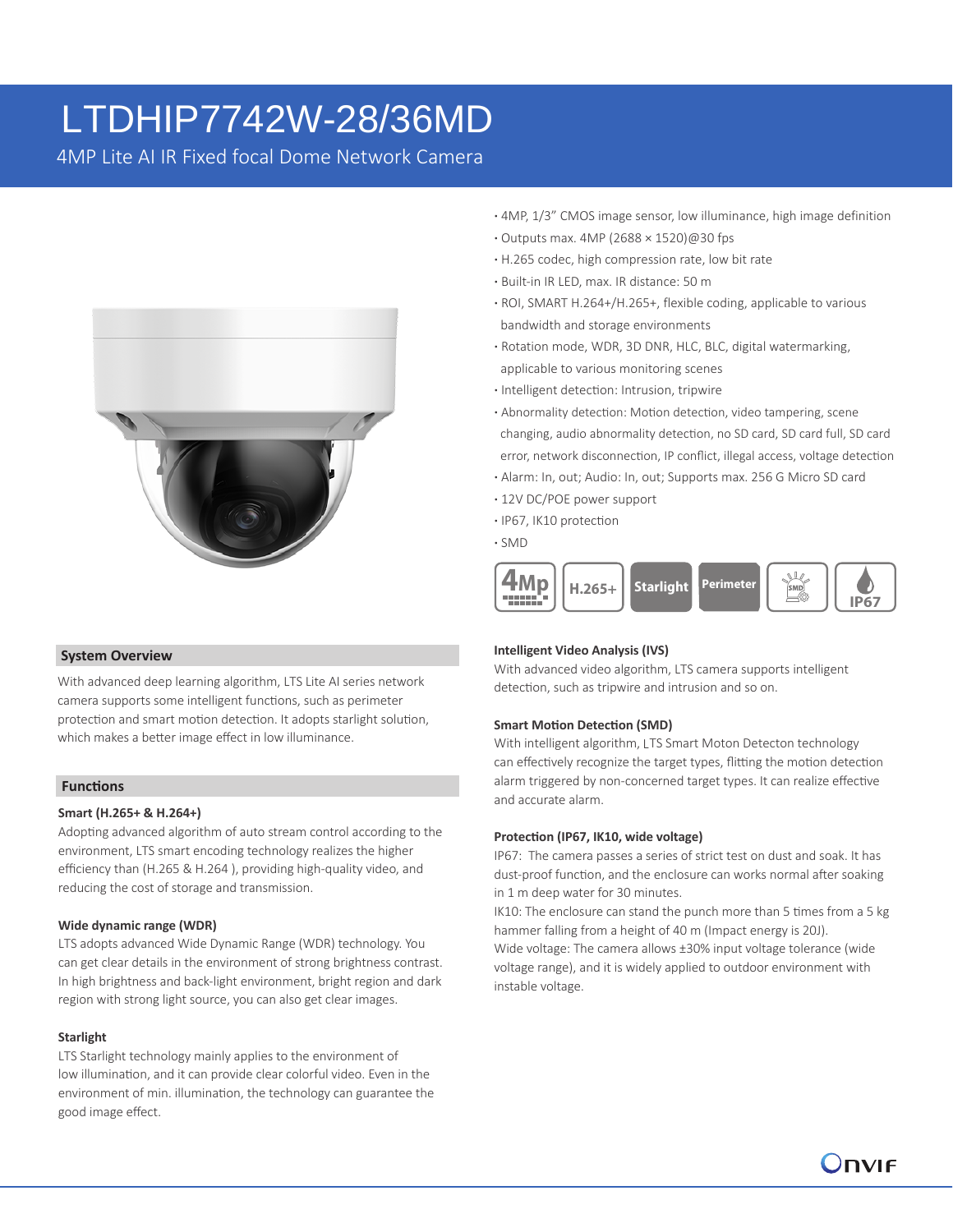# **Technical Specification**

| Camera                          |                   |                                                                                                                                                                       |                      |                                |                                         |
|---------------------------------|-------------------|-----------------------------------------------------------------------------------------------------------------------------------------------------------------------|----------------------|--------------------------------|-----------------------------------------|
| <b>Image Sensor</b>             |                   | 1/3" 4Megapixel progressive CMOS                                                                                                                                      |                      |                                |                                         |
| <b>Effective Pixels</b>         |                   | 2688 (H) ×1520 (V)                                                                                                                                                    |                      |                                |                                         |
| <b>ROM</b>                      |                   | 128 MB                                                                                                                                                                |                      |                                |                                         |
| <b>RAM</b>                      |                   | 512 MB                                                                                                                                                                |                      |                                |                                         |
| <b>Scanning System</b>          |                   | Progressive                                                                                                                                                           |                      |                                |                                         |
| <b>Electronic Shutter Speed</b> |                   | Auto/Manual 1/3 s-1/100000 s                                                                                                                                          |                      |                                |                                         |
| Min. Illumination               |                   | 0.005 Lux@F1.6                                                                                                                                                        |                      |                                |                                         |
| <b>IR Distance</b>              |                   | 50 m (164.0 ft)                                                                                                                                                       |                      |                                |                                         |
| IR On/Off Control               |                   | Auto/Manual                                                                                                                                                           |                      |                                |                                         |
| <b>IR LEDs Number</b>           |                   | 3 (IR LEDs)                                                                                                                                                           |                      |                                |                                         |
| Pan/Tilt/Rotation Range         |                   | Horizontal: 0°-355°; vertical: 0°-65°; rotation: 0°-355°                                                                                                              |                      |                                |                                         |
| Lens                            |                   |                                                                                                                                                                       |                      |                                |                                         |
| Lens Type                       |                   | <b>Fixed focal</b>                                                                                                                                                    |                      |                                |                                         |
| Mount Type                      |                   | M12                                                                                                                                                                   |                      |                                |                                         |
| Focal Length                    |                   | 2.8 mm; 3.6 mm; 6 mm                                                                                                                                                  |                      |                                |                                         |
| Max. Aperture                   |                   | F1.6                                                                                                                                                                  |                      |                                |                                         |
| Field of View                   |                   | 2.8 mm: Horizontal:103°; vertical: 55°; diagonal: 122°<br>3.6 mm: Horizontal:84°; vertical: 45°; diagonal: 100°<br>6 mm: Horizontal:52°; vertical: 28°; diagonal: 61° |                      |                                |                                         |
| Iris Type                       |                   | Fixed aperture                                                                                                                                                        |                      |                                |                                         |
| <b>Close Focus Distance</b>     |                   | 2.8 mm: 0.9 m (3.0 ft)<br>3.6 mm: 1.6 m (5.3 ft)<br>6 mm: 3.2 m (10.5 ft)                                                                                             |                      |                                |                                         |
|                                 | Lens              | Detect                                                                                                                                                                | Observe              | Recognize                      | Identify                                |
| <b>DORI Distance</b>            | 2.8 <sub>mm</sub> | 56.0 m<br>(183.7 ft)                                                                                                                                                  | 22.4 m<br>(73.5 ft)  | 11.2 <sub>m</sub><br>(36.8 ft) | 5.6 <sub>m</sub><br>$(18.4 \text{ ft})$ |
|                                 | 3.6 <sub>mm</sub> | 80.0 m<br>(262.5 ft)                                                                                                                                                  | 32.0 m<br>(105.0 ft) | 16.0 m<br>(52.5 ft)            | 8.0 m<br>(26.3 ft)                      |

## Professional, Intelligent

| <b>Perimeter Protection</b> | Tripwire; intrusion (Recognition of human and vehicle)                                                                                                                              |  |  |
|-----------------------------|-------------------------------------------------------------------------------------------------------------------------------------------------------------------------------------|--|--|
| Intelligent Search          | Work together with Smart NVR to perform refine<br>intelligent search, event extraction and merging to event<br><b>videos</b>                                                        |  |  |
| Video                       |                                                                                                                                                                                     |  |  |
| Video Compression           | H.265; H.264; H.264H; H.264B; MJPEG                                                                                                                                                 |  |  |
| Smart Codec                 | Yes                                                                                                                                                                                 |  |  |
| Video Frame Rate            | Main stream (2688 × 1520@1-25/30 fps)<br>sub stream (704 x 576@1-25 fps/704 x 480@1-30 fps)<br>third stream (1280 × 720@1-25/30 fps)                                                |  |  |
| <b>Stream Capability</b>    | 3 streams                                                                                                                                                                           |  |  |
| Resolution                  | 4M (2688 × 1520); 3M (2304 × 1296); 1080p (1920 ×<br>1080); 1.3M (1280 × 960); 720p (1280 × 720); D1 (704<br>x 576/704 x 480); VGA (640 x 480); CIF (352 x 288/352<br>$\times$ 240) |  |  |

| <b>Bit Rate Control</b>  | CBR/VBR                                                                                                                                                                   |  |  |
|--------------------------|---------------------------------------------------------------------------------------------------------------------------------------------------------------------------|--|--|
| Video Bit Rate           | H.264: 3 Kbps-8192 Kbps<br>H.265: 3 Kbps-8192 Kbps                                                                                                                        |  |  |
| Day/Night                | Auto(ICR)/Color/B/W                                                                                                                                                       |  |  |
| <b>BLC</b>               | Yes                                                                                                                                                                       |  |  |
| HLC                      | Yes                                                                                                                                                                       |  |  |
| <b>WDR</b>               | 120 dB                                                                                                                                                                    |  |  |
| White Balance            | Auto/natural/street lamp/outdoor/manual/regional<br>custom                                                                                                                |  |  |
| Gain Control             | Auto/Manual                                                                                                                                                               |  |  |
| <b>Noise Reduction</b>   | 3D DNR                                                                                                                                                                    |  |  |
| <b>Motion Detection</b>  | OFF/ON (4 areas, rectangular)                                                                                                                                             |  |  |
| Region of Interest(RoI)  | Yes (4 areas)                                                                                                                                                             |  |  |
| Smart IR                 | Yes                                                                                                                                                                       |  |  |
| Image Rotation           | 0°/90°/180°/270° (Support 90°/270° with 1920 × 1080<br>resolution.)                                                                                                       |  |  |
| Mirror                   | Yes                                                                                                                                                                       |  |  |
| <b>Privacy Masking</b>   | 4 areas                                                                                                                                                                   |  |  |
| Audio                    |                                                                                                                                                                           |  |  |
| <b>Audio Compression</b> | G.711a; G.711Mu; G726; AAC                                                                                                                                                |  |  |
| Network                  |                                                                                                                                                                           |  |  |
| Network                  | RJ-45 (10/100 Base-T)                                                                                                                                                     |  |  |
| Protocol                 | IPv4;IPv6;HTTP;HTTPS;TCP;UDP;ARP;RTP;RTSP;RTCP;<br>RTMP;SMTP;FTP;SFTP;DHCP;DNS;DDNS;QoS;UPnP;NTP;<br>Multicast;ICMP;IGMP;NFS;PPPoE;802.1x;SNMP                            |  |  |
| Interoperability         | ONVIF(Profile S/Profile G);CGI;P2P;Milestone;Genetec                                                                                                                      |  |  |
| Scene Self-adaptation    | Yes                                                                                                                                                                       |  |  |
| User/Host                | 20 (Total bandwidth: 64 M)                                                                                                                                                |  |  |
| <b>Edge Storage</b>      | FTP; SFTP; Micro SD Card (support max. 256 G); LTS<br>Cloud; NAS                                                                                                          |  |  |
| Browser                  | IE: IE8, IE9, IE11<br>Chrome<br>Firefox                                                                                                                                   |  |  |
| Management Software      | Smart PSS, DSS, DMSS                                                                                                                                                      |  |  |
| Mobile Phone             | IOS; Android                                                                                                                                                              |  |  |
| Certification            |                                                                                                                                                                           |  |  |
| Certifications           | CE-LVD: EN60950-1<br>CE-EMC: Electromagnetic Compatibility Directive<br>2014/30/EU<br>FCC: 47 CFR FCC Part 15, Subpart B<br>UL/CUL: UL60950-1 CAN/CSA C22.2 No.60950-1-07 |  |  |
| Port                     |                                                                                                                                                                           |  |  |
| Audio Input              | 1-channel (RCA port)                                                                                                                                                      |  |  |
| Audio Output             | 1-channel (RCA port)                                                                                                                                                      |  |  |
| Alarm Input              | 1 channel in: 5mA 3V-5V DC                                                                                                                                                |  |  |
| Alarm Output             | 1 channel out: 300mA 12V DC                                                                                                                                               |  |  |
| Power                    |                                                                                                                                                                           |  |  |